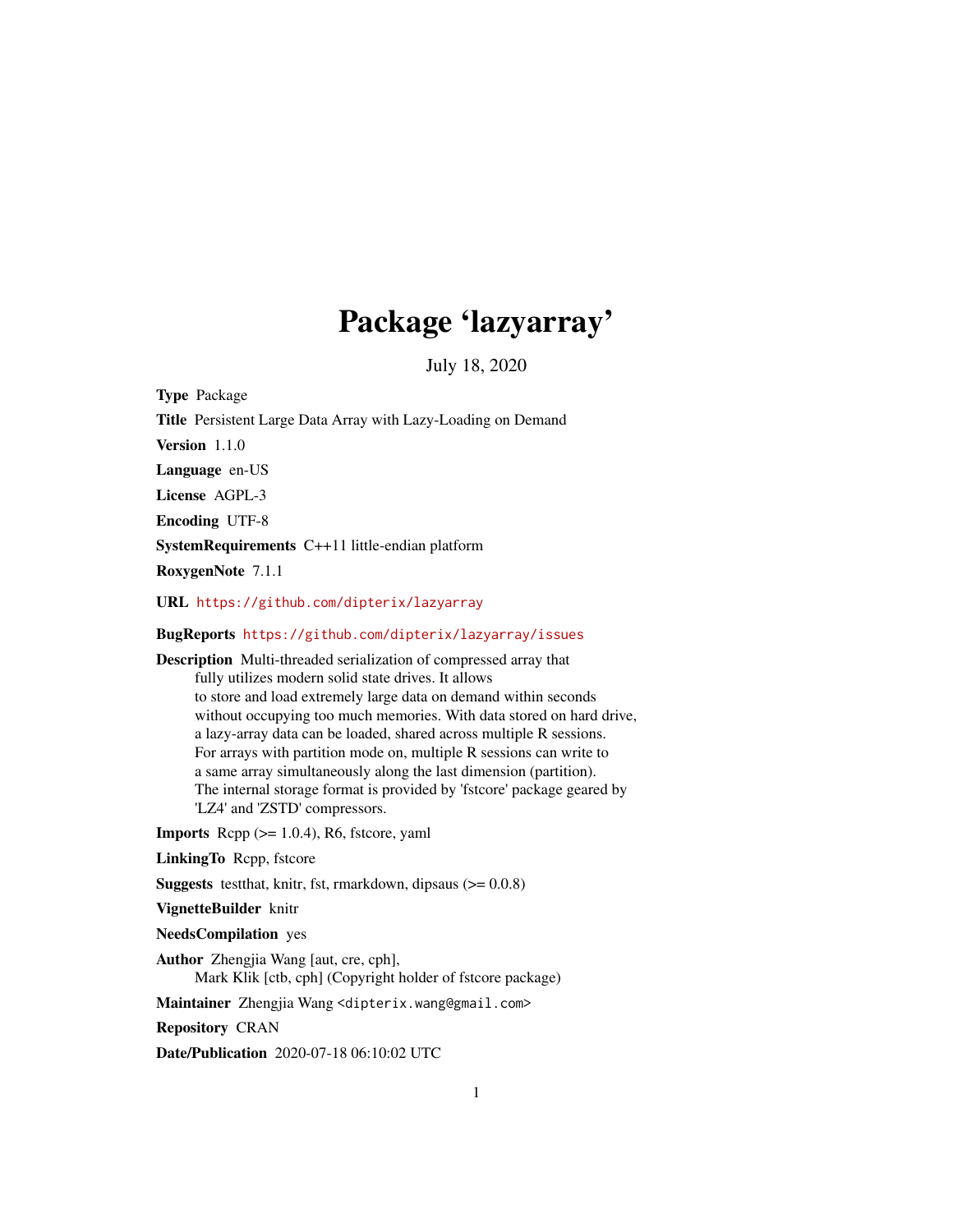### <span id="page-1-0"></span>R topics documented:

| Index |                                                                                                                                                  | 15 |
|-------|--------------------------------------------------------------------------------------------------------------------------------------------------|----|
|       |                                                                                                                                                  |    |
|       | $load$ $lazyarray$ $\ldots$ $\ldots$ $\ldots$ $\ldots$ $\ldots$ $\ldots$ $\ldots$ $\ldots$ $\ldots$ $\ldots$ $\ldots$ $\ldots$ $\ldots$ $\ldots$ |    |
|       |                                                                                                                                                  |    |
|       |                                                                                                                                                  |    |
|       |                                                                                                                                                  |    |
|       |                                                                                                                                                  |    |

auto\_clear\_lazyarray *Automatically remove array data*

#### **Description**

Remove the files containing array data once no 'lazyarray' instance is using the folder. Require installation of dipsaus package (at least version 0.0.8).

#### Usage

auto\_clear\_lazyarray(x, onexit = FALSE)

#### Arguments

| X      | 'lazyarray' instance     |
|--------|--------------------------|
| onexit | passed to reg. finalizer |

#### Details

auto\_clear\_lazyarray attempts to remove the entire folder containing array data. However, if some files are not created by the array, only partition data and meta file will be removed, all the artifacts will remain and warning will be displayed. One exception is if all files left in the array directory are \*.meta files, all these meta files will be removed along with the folder.

#### Author(s)

Zhengjia Wang

#### Examples

```
path <- tempfile()
arr_dbl <- lazyarray(path, storage_format = 'double',
                     dim = 2:4, meta_name = 'meta-dbl.meta')
arr_dbl[] \leftarrow 1:24auto_clear_lazyarray(arr_dbl)
arr_chr <- lazyarray(path, storage_format = 'character',
```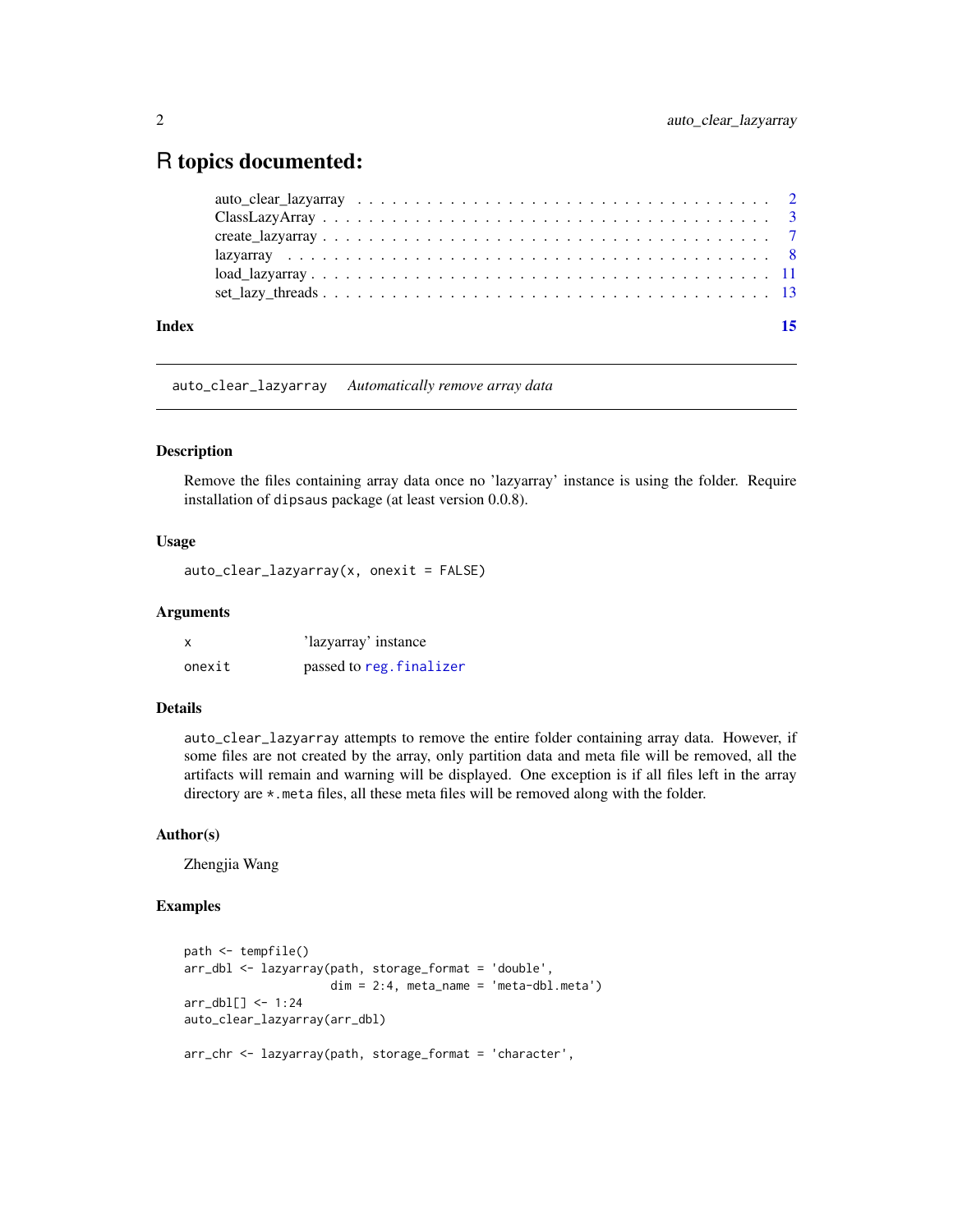#### <span id="page-2-0"></span>ClassLazyArray 3

```
dim = 2:4, meta_name = 'meta-chr.meta',
                     quiet = TRUE)
auto_clear_lazyarray(arr_chr)
# remove either one, the directory still exists
rm(arr_dbl); invisible(gc(verbose = FALSE))
arr_chr[1,1,1]
# Remove the other one, and path will be removed
rm(arr_chr); invisible(gc(verbose = FALSE))
dir.exists(path)
arr_check <- lazyarray(path, storage_format = 'character',
                       dim = 2:4, meta_name = 'meta-chr',
                       quiet = TRUE)
# data is removed, so there should be no data (NAs)
arr_check[]
```
ClassLazyArray *Internal Class definition for* LazyArray

#### **Description**

Internal class definition of lazy array objects

#### Active bindings

meta\_name file name to store meta information

min\_version minimal version supported, for backward compatibility concerns

version current version of lazy data instance

dim dimension of the data

dimnames dimension names of the data

ndim length of dimensions

can\_write is array read-only or writable

storage\_path directory where the data is stored at

#### Methods

#### Public methods:

- [ClassLazyArray\\$print\(\)](#page-3-0)
- [ClassLazyArray\\$new\(\)](#page-3-1)
- [ClassLazyArray\\$flag\\_auto\\_clean\(\)](#page-3-2)
- [ClassLazyArray\\$finalize\(\)](#page-3-3)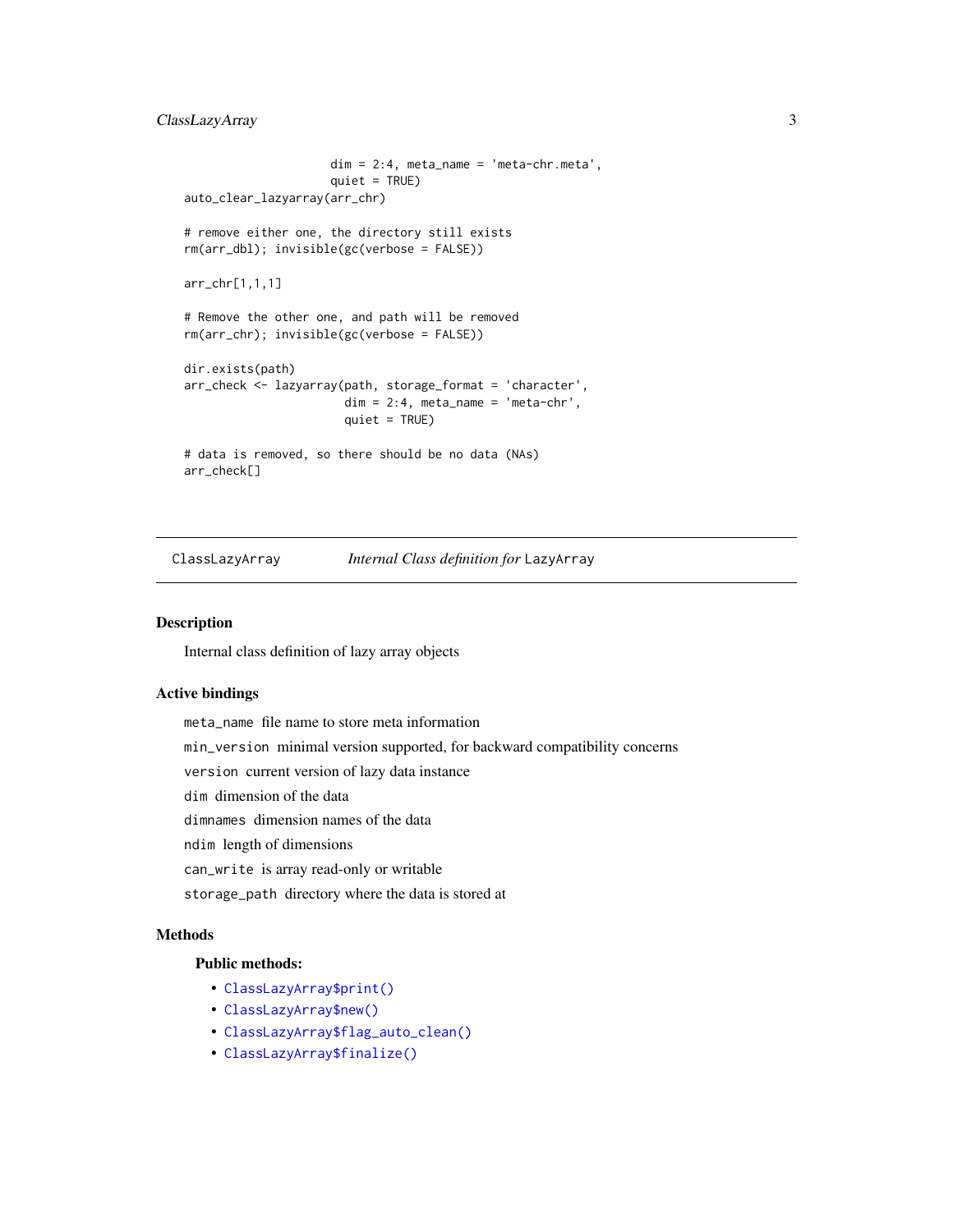- [ClassLazyArray\\$remove\\_data\(\)](#page-3-4)
- [ClassLazyArray\\$make\\_writable\(\)](#page-4-0)
- [ClassLazyArray\\$make\\_readonly\(\)](#page-4-1)
- [ClassLazyArray\\$set\\_dim\(\)](#page-4-2)
- [ClassLazyArray\\$get\\_file\\_format\(\)](#page-4-3)
- [ClassLazyArray\\$get\\_storage\\_format\(\)](#page-4-4)
- [ClassLazyArray\\$is\\_multi\\_part\(\)](#page-4-5)
- [ClassLazyArray\\$partition\\_dim\(\)](#page-4-6)
- [ClassLazyArray\\$get\\_partition\\_fpath\(\)](#page-4-7)
- [ClassLazyArray\\$@set\\_data\(\)](#page-4-8)
- [ClassLazyArray\\$set\\_compress\\_level\(\)](#page-5-0)
- [ClassLazyArray\\$get\\_compress\\_level\(\)](#page-5-1)
- [ClassLazyArray\\$@get\\_data\(\)](#page-5-2)
- [ClassLazyArray\\$@sample\\_data\(\)](#page-5-3)
- [ClassLazyArray\\$clone\(\)](#page-5-4)

#### <span id="page-3-0"></span>Method print(): Override print method

*Usage:* ClassLazyArray\$print(...)

*Arguments:*

- ... ignored
- *Returns:* self instance

#### <span id="page-3-1"></span>Method new(): Constructor

*Usage:*

```
ClassLazyArray$new(path, read_only = TRUE, meta_name = "lazyarray.meta")
```
*Arguments:*

path directory to store data into read\_only whether modification is allowed meta\_name meta file to store the data into

#### <span id="page-3-2"></span>Method flag\_auto\_clean(): Set auto clean flag

*Usage:* ClassLazyArray\$flag\_auto\_clean(auto) *Arguments:*

auto logical whether the data on hard disk will be automatically cleaned

#### <span id="page-3-3"></span>Method finalize(): Override finalize method

*Usage:* ClassLazyArray\$finalize()

#### <span id="page-3-4"></span>Method remove\_data(): Remove data on hard disk

*Usage:*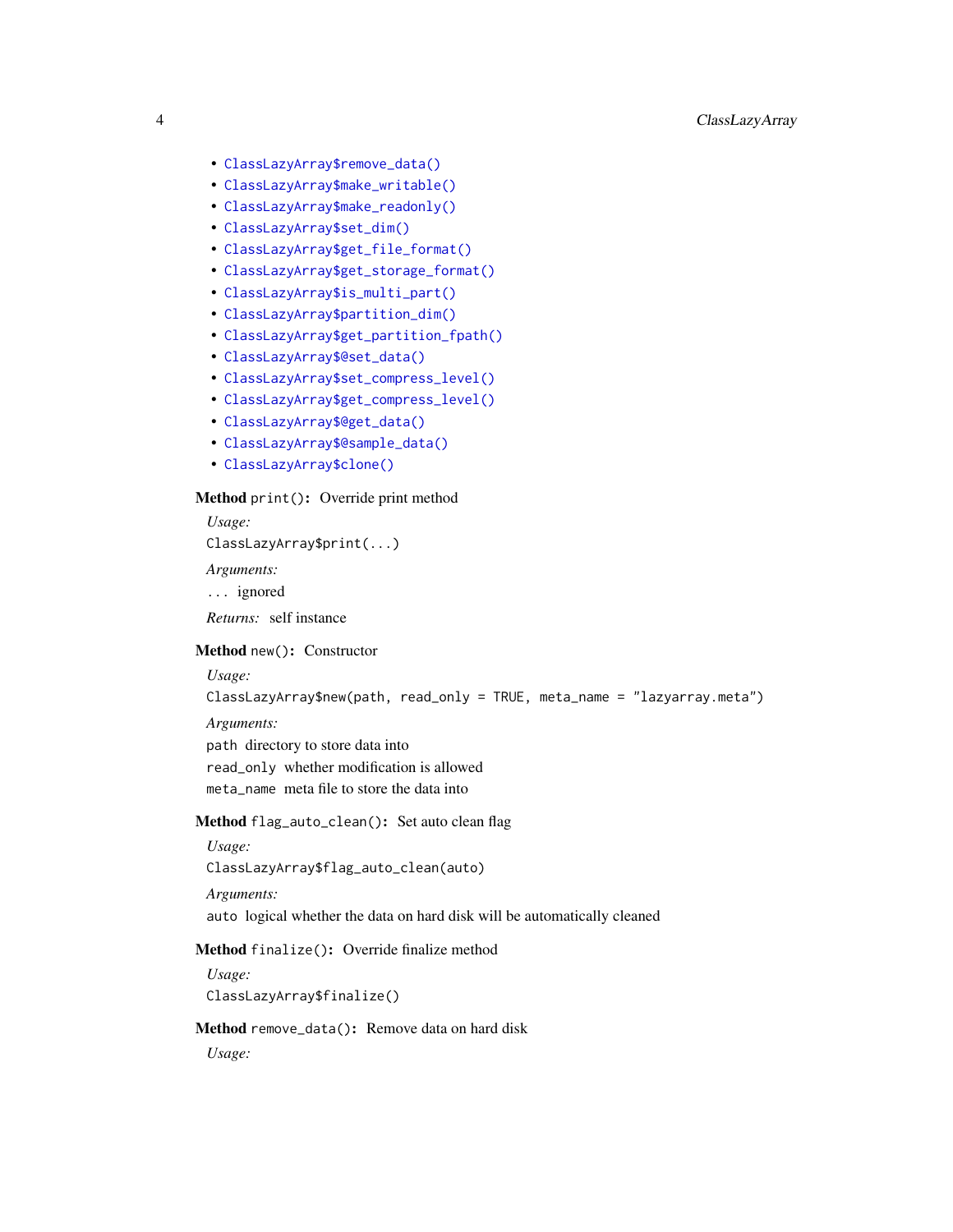#### <span id="page-4-9"></span>ClassLazyArray 5

ClassLazyArray\$remove\_data(force = FALSE, warn = TRUE)

*Arguments:*

force whether to force remove the data warn whether to show warning if not fully cleaned

<span id="page-4-0"></span>Method make\_writable(): Make instance writable

*Usage:*

ClassLazyArray\$make\_writable()

<span id="page-4-1"></span>Method make\_readonly(): Make instance read-only

*Usage:*

ClassLazyArray\$make\_readonly()

<span id="page-4-2"></span>Method set\_dim(): Set [dim](#page-0-0) and [dimnames](#page-0-0) of the array

*Usage:*

ClassLazyArray\$set\_dim(dim, dimnames)

*Arguments:*

dim integer vector of the array dimension; see [dim](#page-0-0) dimnames named list of dimension names; see [dimnames](#page-0-0)

<span id="page-4-3"></span>Method get\_file\_format(): Partition format, currently only 'fst' is supported

*Usage:* ClassLazyArray\$get\_file\_format()

<span id="page-4-4"></span>Method get\_storage\_format(): Data storage format, expected to be one of the followings: 'double', 'integer', 'character', or 'complex'

*Usage:* ClassLazyArray\$get\_storage\_format()

<span id="page-4-5"></span>Method is\_multi\_part(): Whether partitioned based on the last dimension

*Usage:* ClassLazyArray\$is\_multi\_part()

<span id="page-4-6"></span>Method partition\_dim(): Returns dimension of each partition

*Usage:*

ClassLazyArray\$partition\_dim()

<span id="page-4-7"></span>Method get\_partition\_fpath(): Get partition path

*Usage:*

ClassLazyArray\$get\_partition\_fpath(part, full\_path = TRUE)

*Arguments:*

part integer representing the partition

full\_path whether return the full system path

<span id="page-4-8"></span>*Returns:* Character file name or full path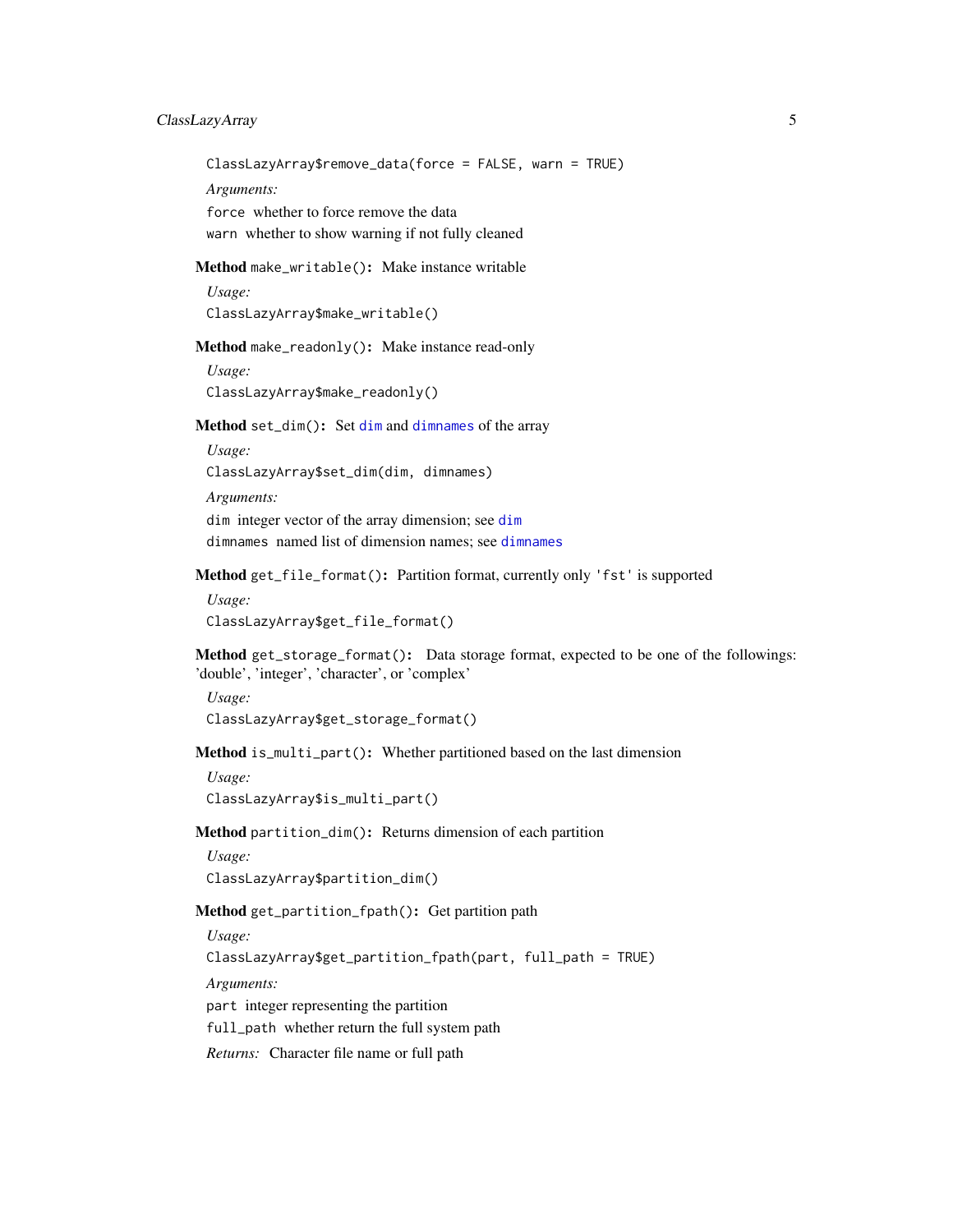#### Method @set\_data(): Internal method to set data

*Usage:*

ClassLazyArray\$@set\_data(value, ...)

*Arguments:*

value vector of data to be set

... index set

#### <span id="page-5-0"></span>Method set\_compress\_level(): Set compression level

*Usage:* ClassLazyArray\$set\_compress\_level(level)

*Arguments:*

level from 0 to 100. 0 means no compression, 100 means max compression

#### <span id="page-5-1"></span>Method get\_compress\_level(): Get compression level

*Usage:* ClassLazyArray\$get\_compress\_level()

#### <span id="page-5-2"></span>Method @get\_data(): Internal method to read data

*Usage:* ClassLazyArray\$@get\_data(..., drop = TRUE)

*Arguments:*

... index set

drop whether to drop dimension after subset, default is true

<span id="page-5-3"></span>Method @sample\_data(): Internal method to obtain a sample data to be used to determine storage mode

*Usage:* ClassLazyArray\$@sample\_data()

<span id="page-5-4"></span>Method clone(): The objects of this class are cloneable with this method.

*Usage:*

ClassLazyArray\$clone(deep = FALSE)

*Arguments:*

deep Whether to make a deep clone.

#### Author(s)

Zhengjia Wang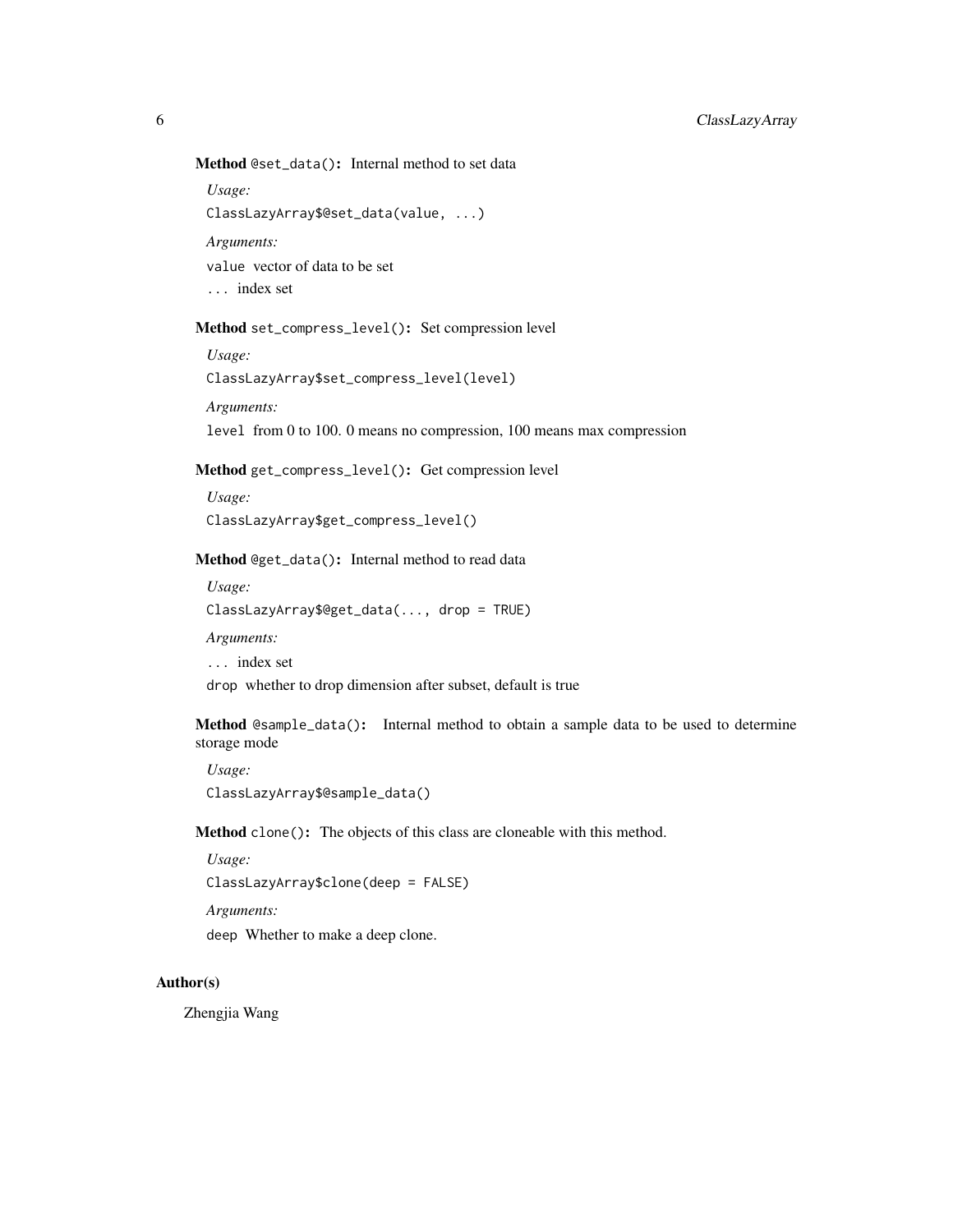<span id="page-6-1"></span><span id="page-6-0"></span>create\_lazyarray *Create a lazy-array with given format and dimension*

#### Description

Create a directory to store lazy-array. The path must be missing. See [load\\_lazyarray](#page-10-1) for more details

#### Usage

```
create_lazyarray(
  path,
  storage_format,
  dim,
  dimnames = NULL,
  compress_level = 50L,
  prefix = "",multipart = TRUE,
 multipart_mode = 1,
  file_names = NULL,
  meta_name = "lazyarray.meta"
)
```
#### Arguments

| path       | path to a local drive to store array data                                                                                                                                 |
|------------|---------------------------------------------------------------------------------------------------------------------------------------------------------------------------|
|            | storage_format data type, choices are "double", "integer", "character", and "complex"                                                                                     |
| dim        | integer vector, dimension of array, see dim                                                                                                                               |
| dimnames   | list of vectors, names of each dimension, see dimnames                                                                                                                    |
|            | compress_level 0 to 100, level of compression. 0 means no compression, 100 means maximum<br>compression. For persistent data, it's recommended to set 100. Default is 50. |
| prefix     | character prefix of array partition                                                                                                                                       |
| multipart  | whether to split array into multiple partitions, default is true                                                                                                          |
|            | multipart_mode $1$ , or 2, mode of partition, see details.                                                                                                                |
| file_names | data file names without prefix/extensions; see details.                                                                                                                   |
| meta_name  | header file name, default is "lazyarray.meta"                                                                                                                             |

#### Details

Lazy array stores array into hard drive, and load them on demand. It differs from other packages such as "bigmemory" that the internal reading uses multi-thread, which gains significant speed boost on solid state drives.

One lazy array contains two parts: data file(s) and a meta file. The data files can be stored in two ways: non-partitioned and partitioned.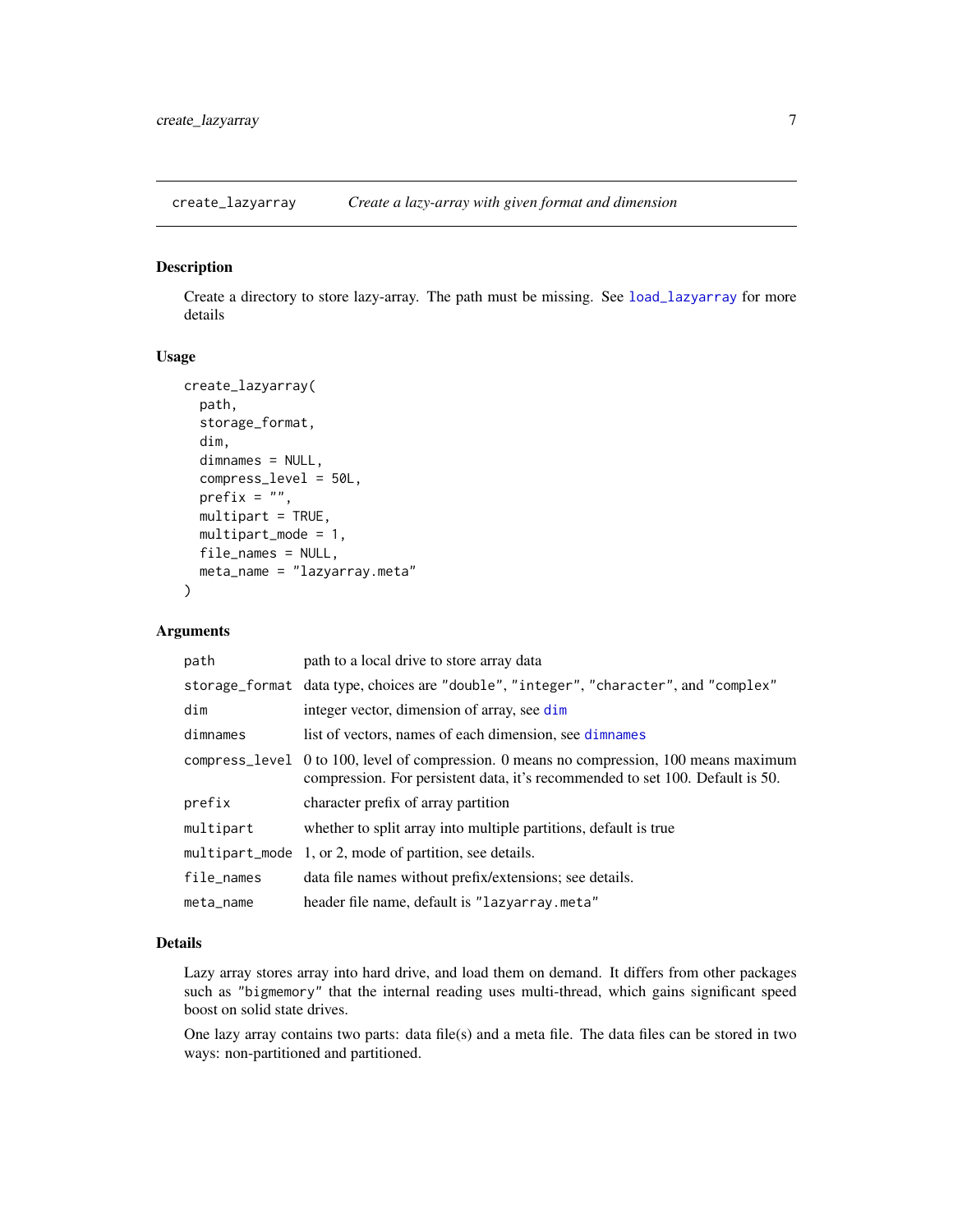For non-partitioned data array, the dimension is set at the creation of the array and cannot be mutable once created

For partitioned data array, there are also two partition modes, defined by `multipart\_mode`. For mode 1, each partition has the same dimension size as the array. The last dimension is 1. For example, a data with dimension  $c(2,3,5)$  partitioned with mode 1 will have each partition dimension stored with  $c(2,3,1)$ . For mode 2, the last dimension will be dropped when storing each partitions.

file\_names is used when irregular partition names should be used. If multipart=FALSE, the whole array is stored in a single file under path. The file name is  $\langle prefix \rangle \langle file_name \rangle$ . fst. For example, by default prefix="", and file\_name="", then path/.fst stores the array data. If multipart=TRUE, then file\_names should be a character vector of length equal to array's last dimension. A 3x4x5 array has 5 partitions, each partition name follows <prefix><file\_name>.fst convention, and one can always use arr\$get\_partition\_fpath() to find location of partition files. For examples, see [lazyarray](#page-7-1).

#### Value

A ClassLazyArray instance

#### Author(s)

Zhengjia Wang

<span id="page-7-1"></span>

lazyarray *Create or load 'lazyarray' instance*

#### Description

If path is missing, create a new array. If path exists and meta file is complete, load existing file, otherwise create new meta file and import from existing data.

#### Usage

```
lazyarray(
  path,
  storage_format,
  dim,
  dimnames = NULL,
  multipart = TRUE,
  prefix = ",
  multipart_mode = 1,
  compress_level = 50L,
  file_names = list("", seq_len(dim[[length(dim)]]))[[multipart + 1]],
  meta_name = "lazyarray.meta",
  read_only = FALSE,
  quiet = FALSE,)
```
<span id="page-7-0"></span>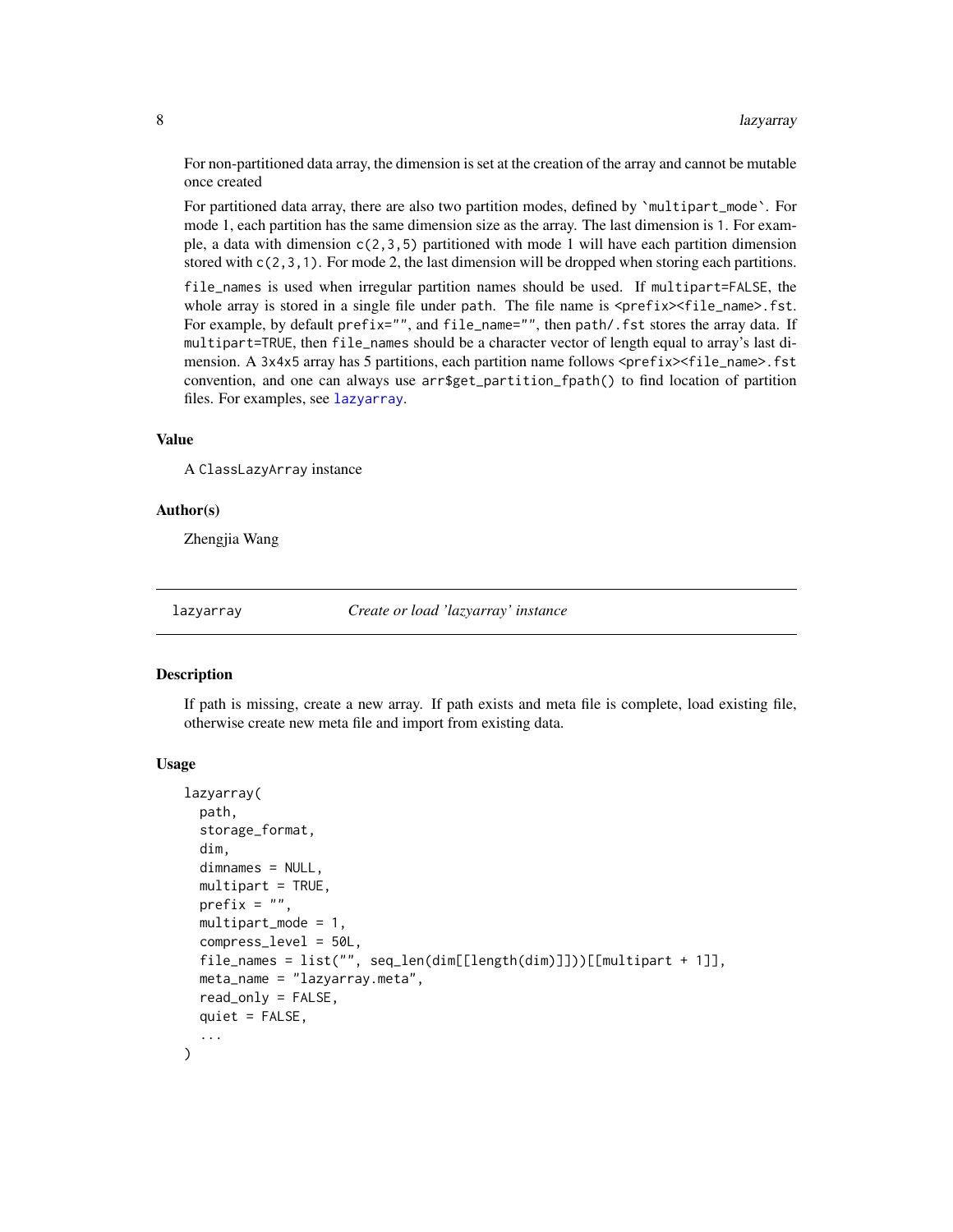#### <span id="page-8-0"></span>lazyarray 9

#### Arguments

| path       | path to a local drive where array data is stored                                                                                                                          |
|------------|---------------------------------------------------------------------------------------------------------------------------------------------------------------------------|
|            | storage_format data type, choices are "double", "integer", "character", and "complex";<br>see details                                                                     |
| dim        | integer vector, dimension of array, see dim                                                                                                                               |
| dimnames   | list of vectors, names of each dimension, see dimnames                                                                                                                    |
| multipart  | whether to split array into multiple partitions, default is true                                                                                                          |
| prefix     | character prefix of array partition                                                                                                                                       |
|            | multipart_mode 1, or 2, mode of partition, see create_lazyarray                                                                                                           |
|            | compress_level 0 to 100, level of compression. 0 means no compression, 100 means maximum<br>compression. For persistent data, it's recommended to set 100. Default is 50. |
| file_names | partition names without prefix nor extension; see details                                                                                                                 |
| meta_name  | header file name, default is "lazyarray.meta"                                                                                                                             |
| read_only  | whether created array is read-only                                                                                                                                        |
| quiet      | whether to suppress messages, default is false                                                                                                                            |
| $\cdots$   | ignored                                                                                                                                                                   |

#### Details

There are three cases and lazyarray behaves differently under each cases. Case 1: if path is missing, then the function calls [create\\_lazyarray](#page-6-1) to create a blank array instance. Case 2: if path exists and it contains meta\_name, then load existing instance with given read/write access. In this case, parameters other than read\_only, path, meta\_name will be ignored. Case 3: if meta\_name is missing and path is missing, then lazyarray will try to create arrays from existing data files.

If lazyarray enters case 3, then file\_names will be used to locate partition files. Under multi-part mode (multipart=TRUE), file\_names is default to 1, 2, ..., dim[length(dim)]. These correspond to '1.fst', '2.fst', etc. under path folder. You may specify your own file\_names if irregular names are used. and file format for each partition will be <prefix><file\_name>.fst. For example, a file name file\_names=c('A','B') and prefix="file-" means the first partition will be stored as "file-A.fst", and "file-B.fst". It's fine if some files are missing, the corresponding partition will be filled with NA when trying to obtain values from those partition. However, length of file\_names must equals to the last dimension when multipart=TRUE. If multipart=FALSE, file\_names should have length 1 and the corresponding file is the data file.

It's worth note to import from existing partition files generated by other packages such as 'fst', the partition files must be homogeneous, meaning the stored data length, dimension, and storage type must be the same. Because 'fstcore' package stores data in data frame internally, the column name must be 'V1', 'V2', etc. for non-complex elements or 'V1R', 'V1I', ... for complex numbers (real and imaginary data are stored in different columns).

#### Author(s)

Zhengjia Wang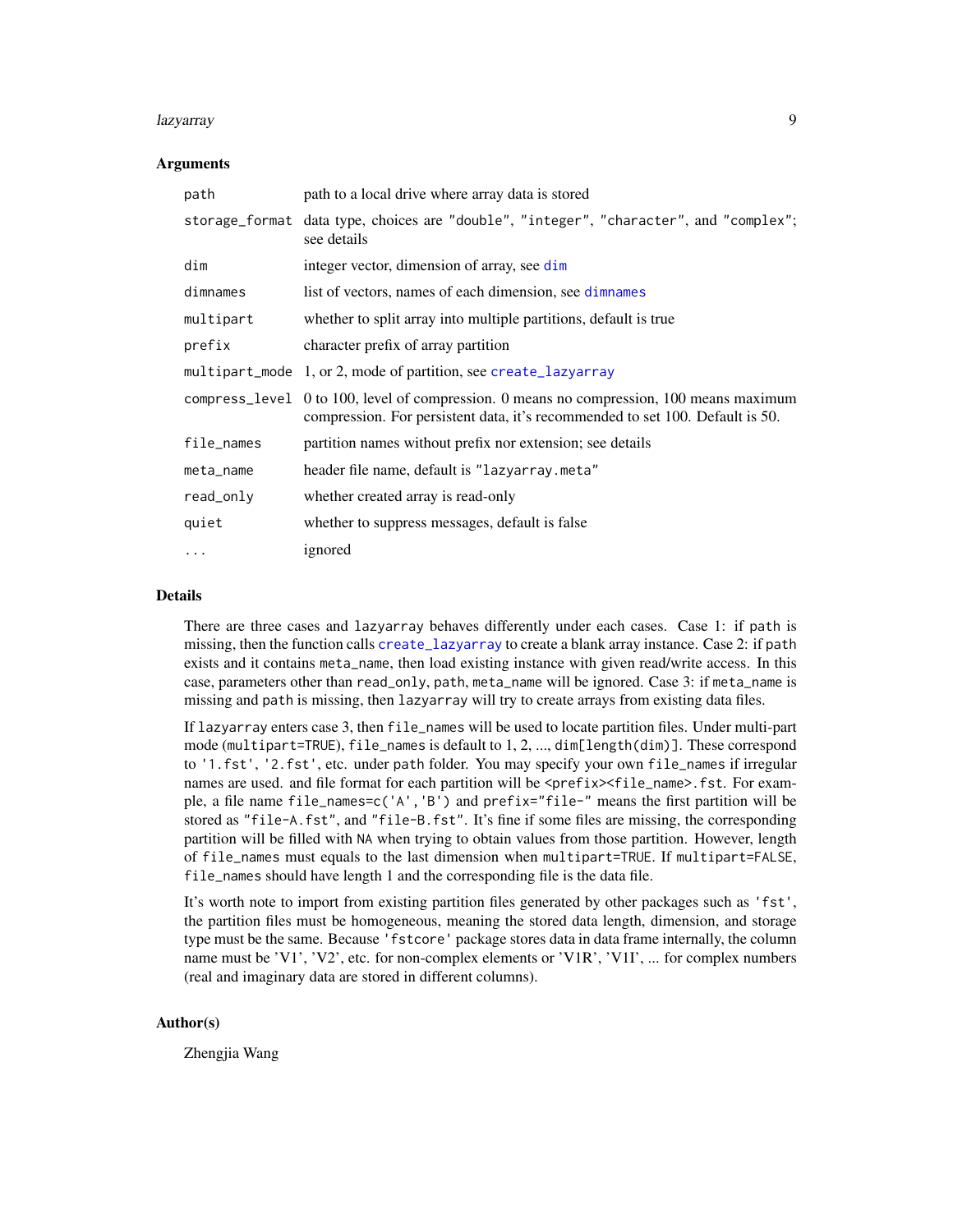#### See Also

[create\\_lazyarray](#page-6-1), [load\\_lazyarray](#page-10-1)

#### Examples

```
path <- tempfile()
# ---------------- case 1: Create new array ------------------
arr \leq lazyarray(path, storage_format = 'double', dim = c(2,3,4),
                 meta_name = 'lazyarray.meta')
arr[] <- 1:24
# Subset and get the first partition
arr[,,1]
# Partition file path (total 4 partitions)
arr$get_partition_fpath()
# Removing array doesn't clear the data
rm(arr); gc()
# ---------------- Case 2: Load from existing directory ----------------
## Important!!! Run case 1 first
# Load from existing path, no need to specify other params
arr <- lazyarray(path, meta_name = 'lazyarray.meta', read_only = TRUE)
arr[,,1]
# ---------------- Case 3: Import from existing data ----------------
## Important!!! Run case 1 first
# path exists, but meta is missing, all other params are required
# Notice the partition count increased from 4 to 5, and storage type converts
# from double to character
arr < - lazyarray(path = path, meta_name = 'lazyarray-character.meta',
                 file_names = c(1,2,3,4,'additional'),storage_format = 'character', \dim = c(2,3,5),
                 quiet = TRUE, read_only = FALSE)
# partition names
arr$get_partition_fpath(1:4, full_path = FALSE)
arr$get_partition_fpath(5, full_path = FALSE)
# The first dimension still exist and valid
arr[,,1]
# The additional partition is all NA
arr[,,5]
# Set data to 5th partition
arr[,,5] <- rep(0, 6)
```
<span id="page-9-0"></span>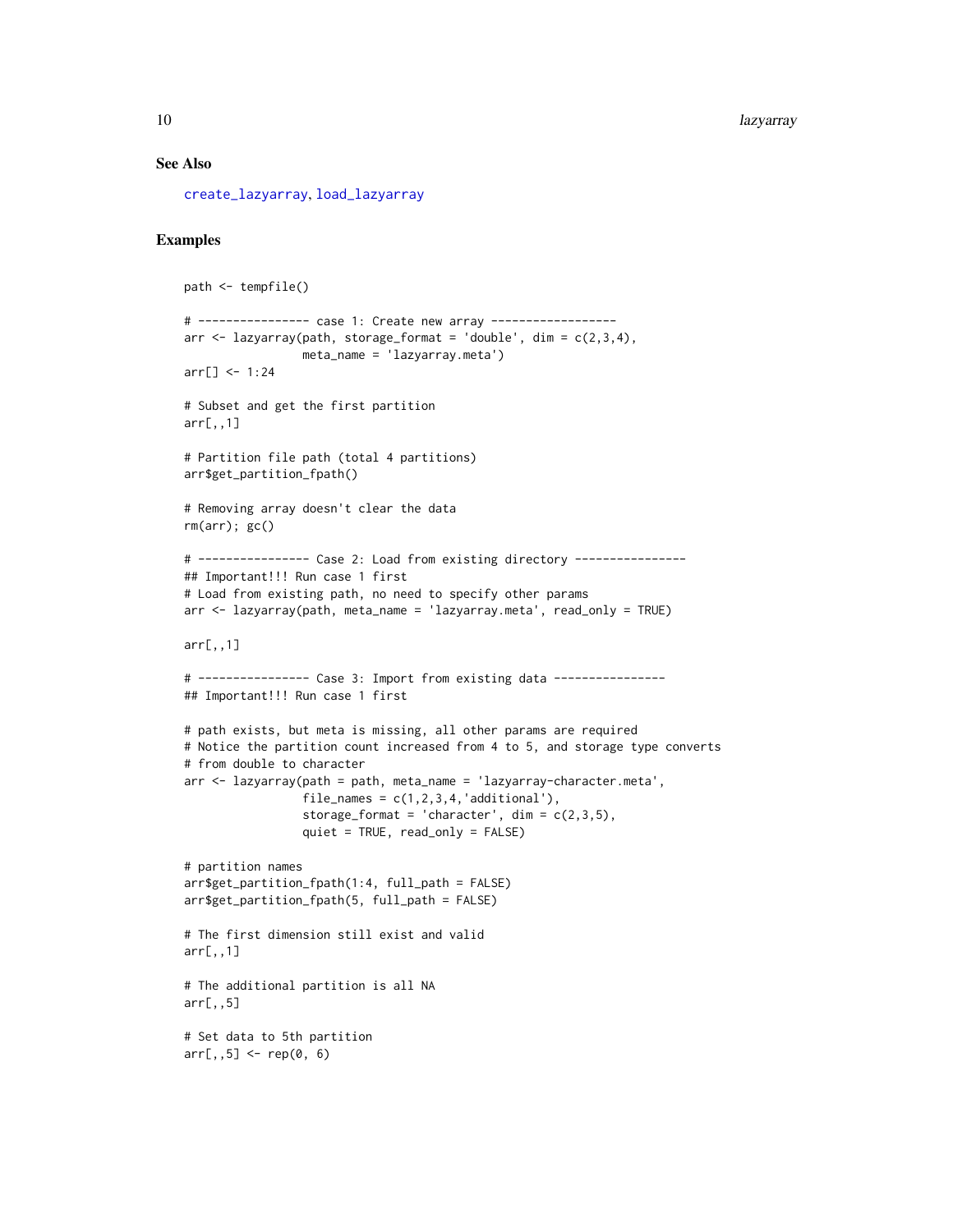```
# -------- Advanced usage: create fst data and import manually --------
# Clear existing files
path <- tempfile()
unlink(path, recursive = TRUE)
dir.create(path, recursive = TRUE)
# Create array of dimension 2x3x4, but 3rd partition is missing
# without using lazyarray package
# Column names must be V1 or V1R, V1I (complex)
fst::write_fst(data.frame(V1 = 1:6), path = file.path(path, 'part-1.fst'))
fst::write_fst(data.frame(V1 = 7:12), path = file.path(path, 'part-B.fst'))
fst::write_fst(data.frame(V1 = 19:24), path = file.path(path, 'part-d.fst'))
# Import via lazyarray
arr <- lazyarray(path, meta_name = 'test-int.meta',
                 storage_format = 'integer',
                 dim = c(2,3,4), prefix = 'part-',
                 file_names = c('1', 'B', 'C', 'd'),
                 quiet = TRUE)
arr[]
# Complex case
fst::write_fst(data.fname(V1R = 1:6, VII = 1:6),path = file.path(path, 'cplx-1.fst'))
fst::write_fst(data.frame(V1R = 7:12, V1I = 100:105),
               path = file.path(path, 'cplx-2.fst'))
fst::write_fst(data.frame(V1R = 19:24, V1I = rep(0,6)),path = file.path(path, 'cplx-4.fst'))
arr <- lazyarray(path, meta_name = 'test-cplx.meta',
                 storage_format = 'complex',
                 dim = c(2,3,4), prefix = 'cplx-',
                 file\_names = 1:4, quiet = TRUE)
```
arr[]

<span id="page-10-1"></span>load\_lazyarray *Load Lazy Array from Given Path*

#### **Description**

Load Lazy Array from Given Path

#### Usage

```
load_lazyarray(path, read_only = TRUE, meta_name = "lazyarray.meta")
```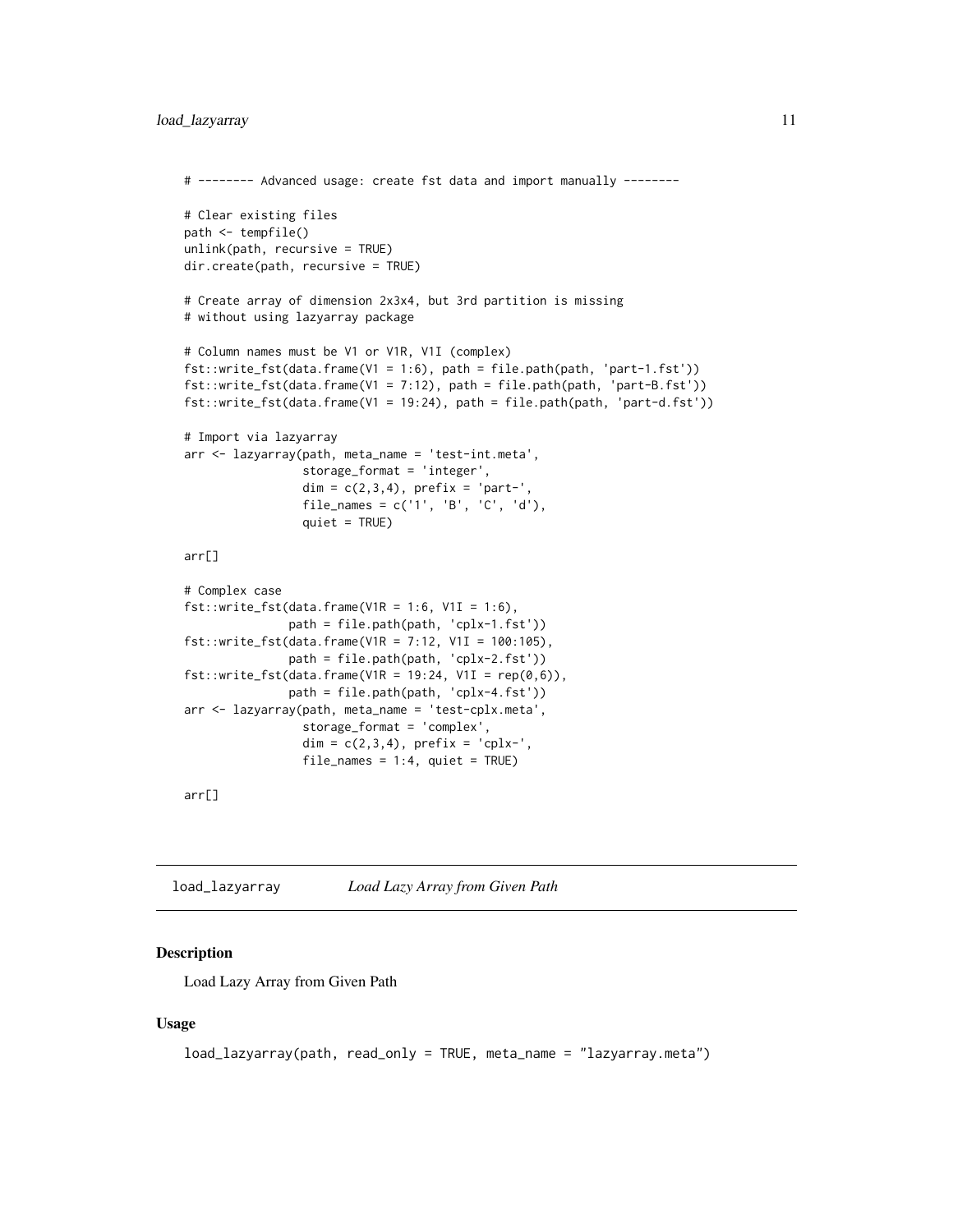#### Arguments

| path      | character, path of the array                  |
|-----------|-----------------------------------------------|
| read_only | whether setting data is allowed               |
| meta name | header file name, default is "lazyarray.meta" |

#### Value

A ClassLazyArray instance

#### Author(s)

Zhengjia Wang

#### Examples

```
path <- tempfile()
create\_lazyarray(path, 'double', dim = c(3,4,5), multipart = TRUE)x <- load_lazyarray(path, read_only = FALSE)
x[2,3:4, 2:1] <- 1:4
x[ , , 2]
# Expend dimension for multiple partition data only
dim(x) <- c(3,4,6)
dimnames(x) \le list(dim1 = as.character(1:3),
                    dim2 = letters[1:4],dim3 = LETTERS[1:6])x[ , , 'B', drop = FALSE]
# Non-standard subset methods
names(dimnames(x))
subset(x, dim1 \sim dim1 == '2', dim2 \sim dim2 %in% c('a', 'c'), drop = TRUE)
# Free up space
x$remove_data()
# This example needs at least 4 GB hard disk space and it takes
# time to run for performance profile
# Speed test
path <- tempfile()
x \le create_lazyarray(path, 'complex', dim = c(100, 200, 300, 20),
                      multipart = TRUE, multipart_mode = 1)
# automatically call x$remove_data() upon garbage collection
x$flag_auto_clean(TRUE)
```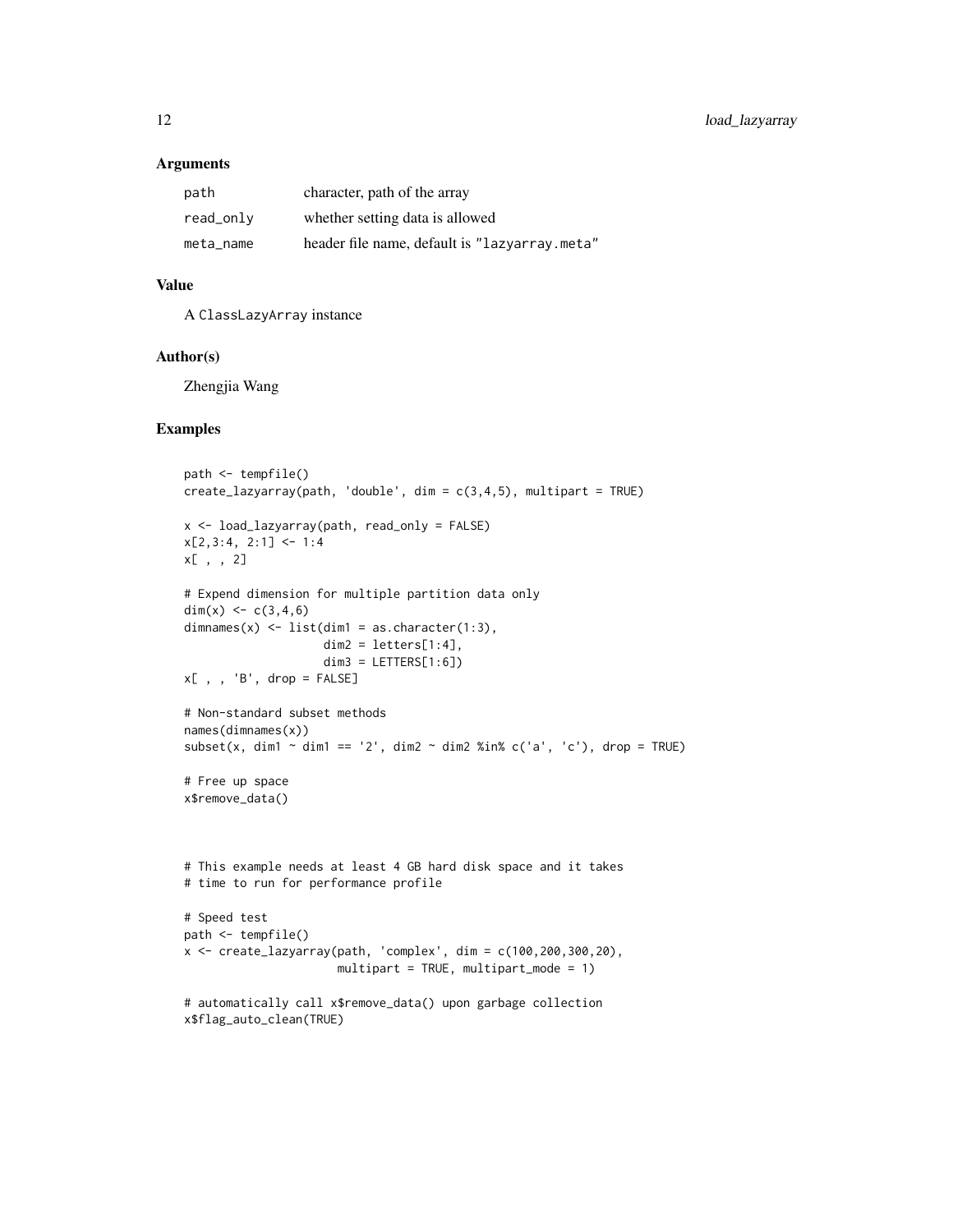```
# set data (4 GB data) using 4 cores, compression level 50
# data creation ~10 s, disk IO ~15-20 seconds, ~250MB/s
system.time({
 lapply(1:20, function(ii){
   # Generating partition data (~10 sec)
   tmp <- rnorm(100*200*300) * (1+2i)
   # Write to disk (~16 sec)
   x[,,,ii] \leq tmp
   NULL
 })
})
# Reading 64 MB data using 4 cores
# ~0.25 seconds
system.time({
 x[1:100, sample(200, 200), 100:1, 2:4]
})
# This call requires 4GB of RAM
# Reading all 4GB data using 4 cores
# ~4 seconds (1 GB/s)
system.time({
 x[]
})
```
set\_lazy\_threads *Set Number of Threads for Lazy Arrays*

#### Description

A ported function from [threads\\_fstlib](#page-0-0).

#### Usage

```
set_lazy_threads(nr_of_threads = NULL, reset_after_fork = NULL)
```
#### Arguments

nr\_of\_threads number of CPU cores to use, or NULL to use all cores reset\_after\_fork

whether to reset after forked process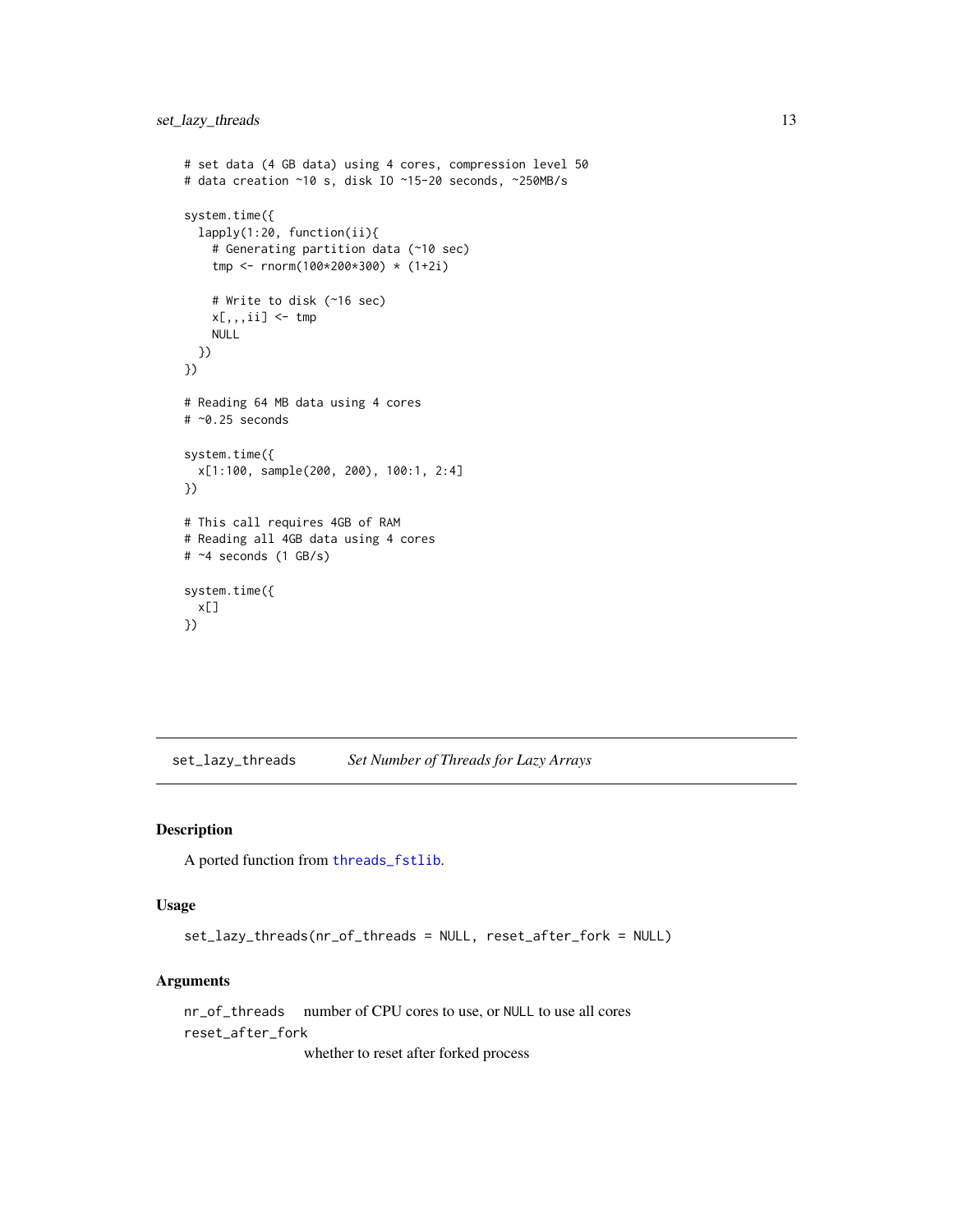#### <span id="page-13-0"></span>Value

Number of cores currently used.

#### See Also

[threads\\_fstlib](#page-0-0)